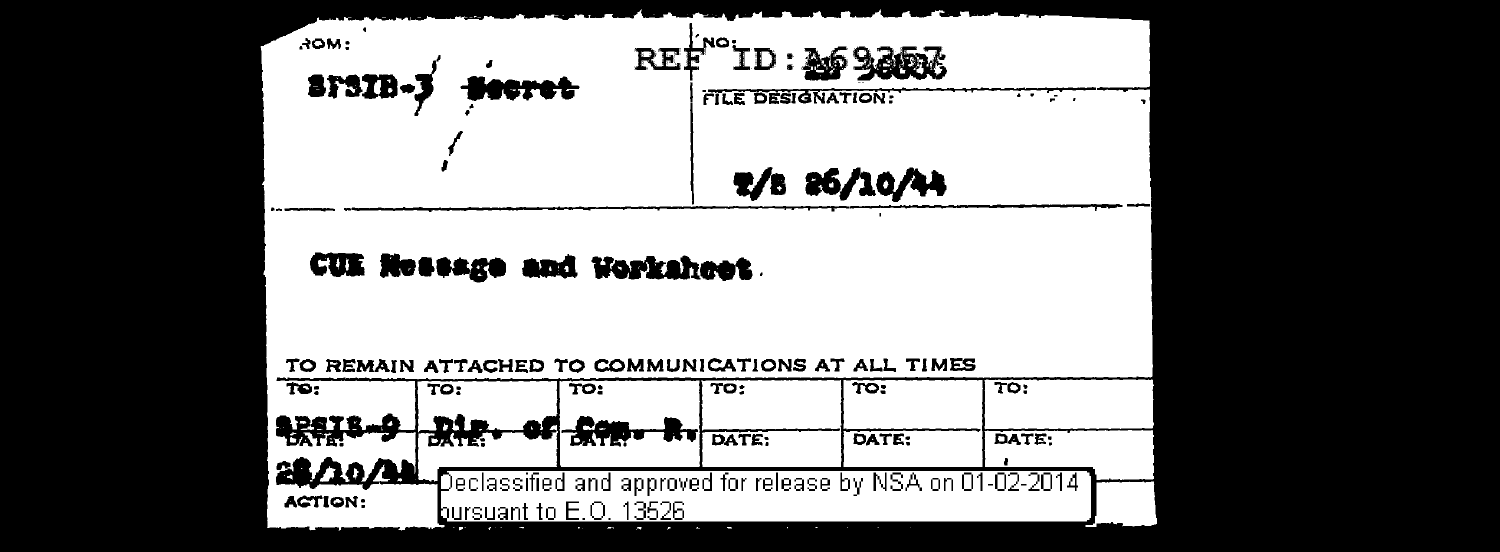## **WAR DEPARTMENT ARMY SERVICE FORCES**

 $\gamma$  ,  $\gamma$ 

|             | ACtion 1                             |                                     |  |
|-------------|--------------------------------------|-------------------------------------|--|
|             |                                      |                                     |  |
| TO          | (Service, division, or organization) | (Location)                          |  |
|             | Director of Communications Research  |                                     |  |
| Subject:    | (Branch or unit)                     | (Attention)                         |  |
|             | CUE Message and Worksheet            |                                     |  |
| File No.    |                                      |                                     |  |
|             |                                      | 26 October 1944                     |  |
| <b>FROM</b> | (Writer's last name)                 | (Date)                              |  |
|             |                                      |                                     |  |
|             | (Service, division, or organization) | (Telephone extension)<br>(Location) |  |

D:A69357

TRANSMITTAL SHEET

1. Herewith is one of the famous CUE messages as you requested together with a typescript copy and a decryptment.

2 Incls. Incl. 1.<br>Incl. 2. CUE message Typescript copy and decryptment

albert Howard Carter Albert H. Carter Recorder, SPSIB-3 Ext. 314 moved floring and

 $18 - 3088c$ 

 $\frac{m}{n}$ 

Action 2

To: SPSIS-9 Attn: Colonel H. G. Hayes

28 October 1944

Forwarded.

William HDamme

William H. Damme **REMAJO**r, Signal Corps sset Chief, SPSIB-3<br>- FExt. 430

2 Incls. Incl. 1 - CUE Message Incl. 2 - Typescript Copy and Decryptment

action 3

Com Res.

W. D., A. G. O. Form No. 0105 March 27, 1943

 $M_{24} + 1$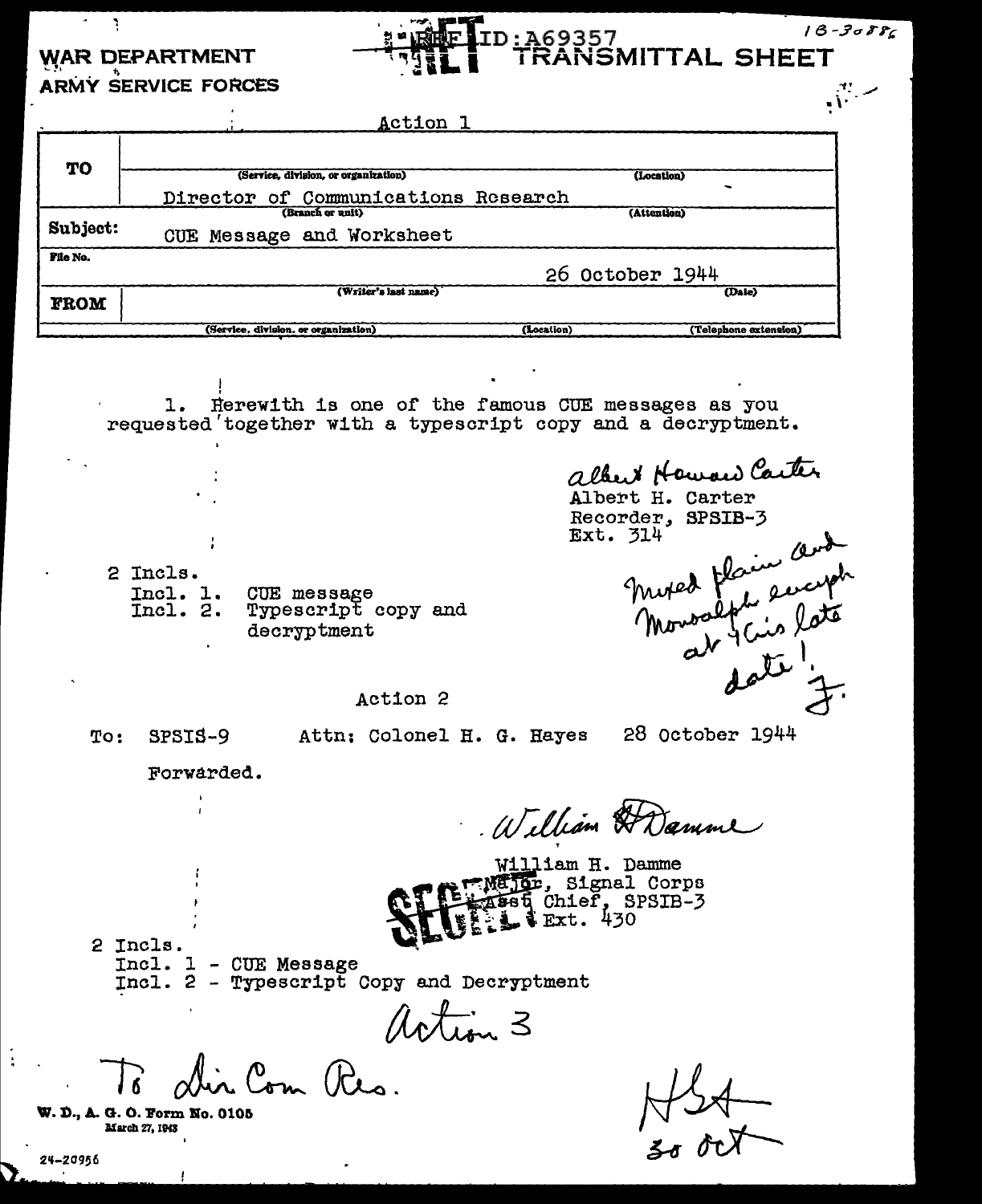**REF ID: A69357** 



NCHA TRZ31 HAVANA 78/49 MW VIA MACRAD CUBAN GOVT GHR 759PM 20 **CUBALEG ARGEL** 

2665 RILVXF EN ZEKVIVJRI VJV XFSZVIEF EFDSIRDZVEKF VDSRARUR VJGVTZRC GRIR KFDR GFJVIJZFE PRESIDENTE GRAU SAN MARTIN GIFOZDF UZVO FTKLSIV PUNTO YRXR YZETRGZY VJGVTZRCVJ UVJVFJ VJRV XFSZVIEF UV URI GRIKZTLCRI CLTZDZVEKF TVIVDFEZR TRDSZF GFUVIVJ.GFI CF HLV RGIVTZRIZRDFJ IVJGLVJKR VJKFJ WZEVJ<PUNTO KIRJDZKRCF XFSZVIEF **LIXVEKY WW PLXFVJCRMZR** 

**A MANACH MINISTRO ESTADO**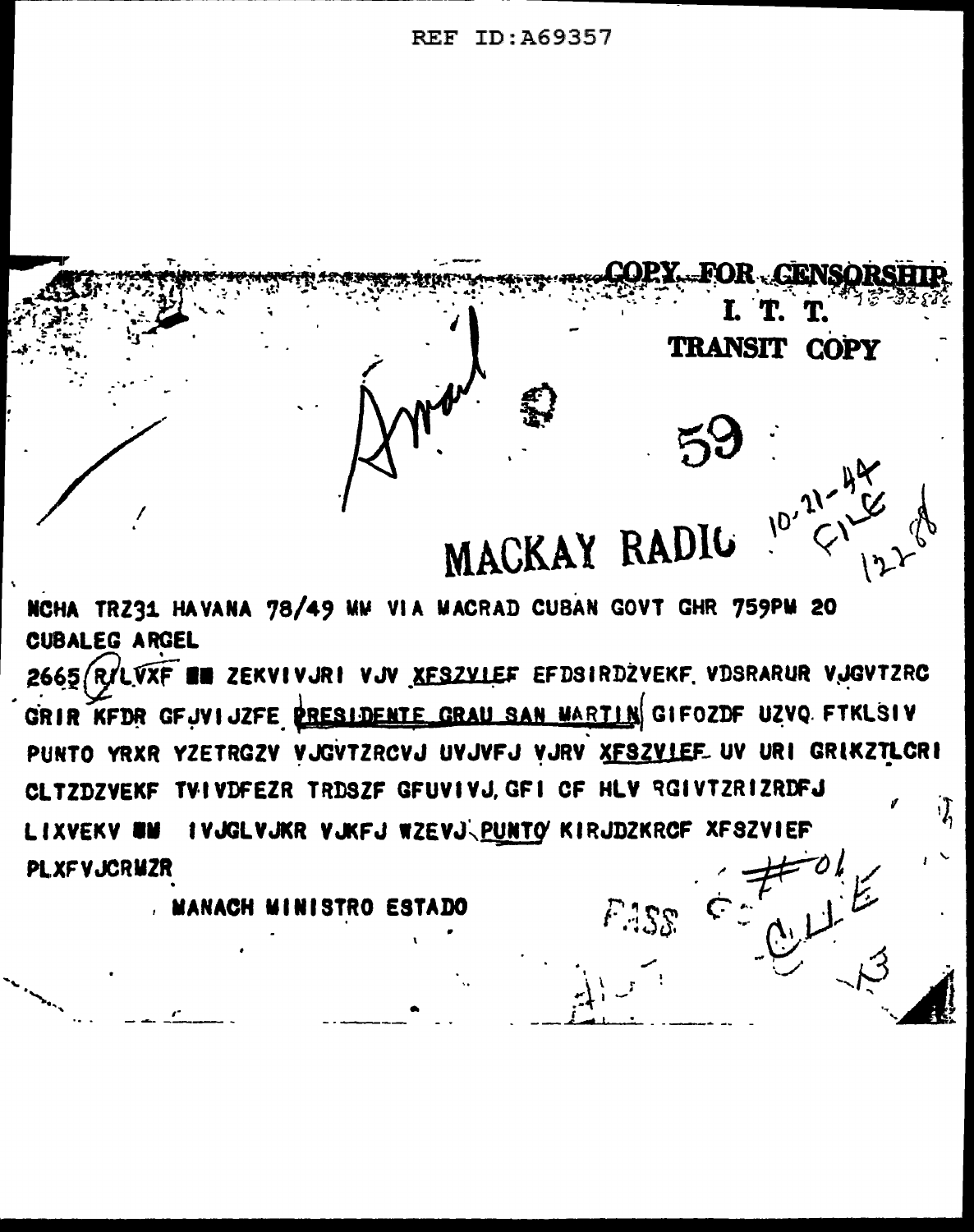$18 - 3$ 

NOHA TRZSI HAVANA 78/49 MM VIA MACRAD CUBAN GOVT GHR 759PM 20 **CUBALEG ARGEL** 

2665 RILVXF ME ZEKVIVJRI VJV XFSZVIEF RFDSIRDZVEKF VDSBARUR VJGVTZRC GRIR KFDR GPJVIJZPB PRESIDENTE CRAU SAN MARTIN GIPOZDP UZVQ FTKLSIV FUNTO YRXR YZETROZV VJGVTZRCVJ UVJVPJ VJKV XFSZVIEP UV URI GRIKZTICRI CLTZDZVEKF TVIVDPEZR TRDSZF GFUVIVJ GFI CF HLV RGIVTZRIZRDFJ LIXVEKV IVJGLVJKR VJKPJ VÆVJ PURTO KIRJDZKRCF XPSZVIEF **FLXFVJCRMZR** 

MANACH MINISTRO ESTADO

 $\overline{\mathbf{1}}$